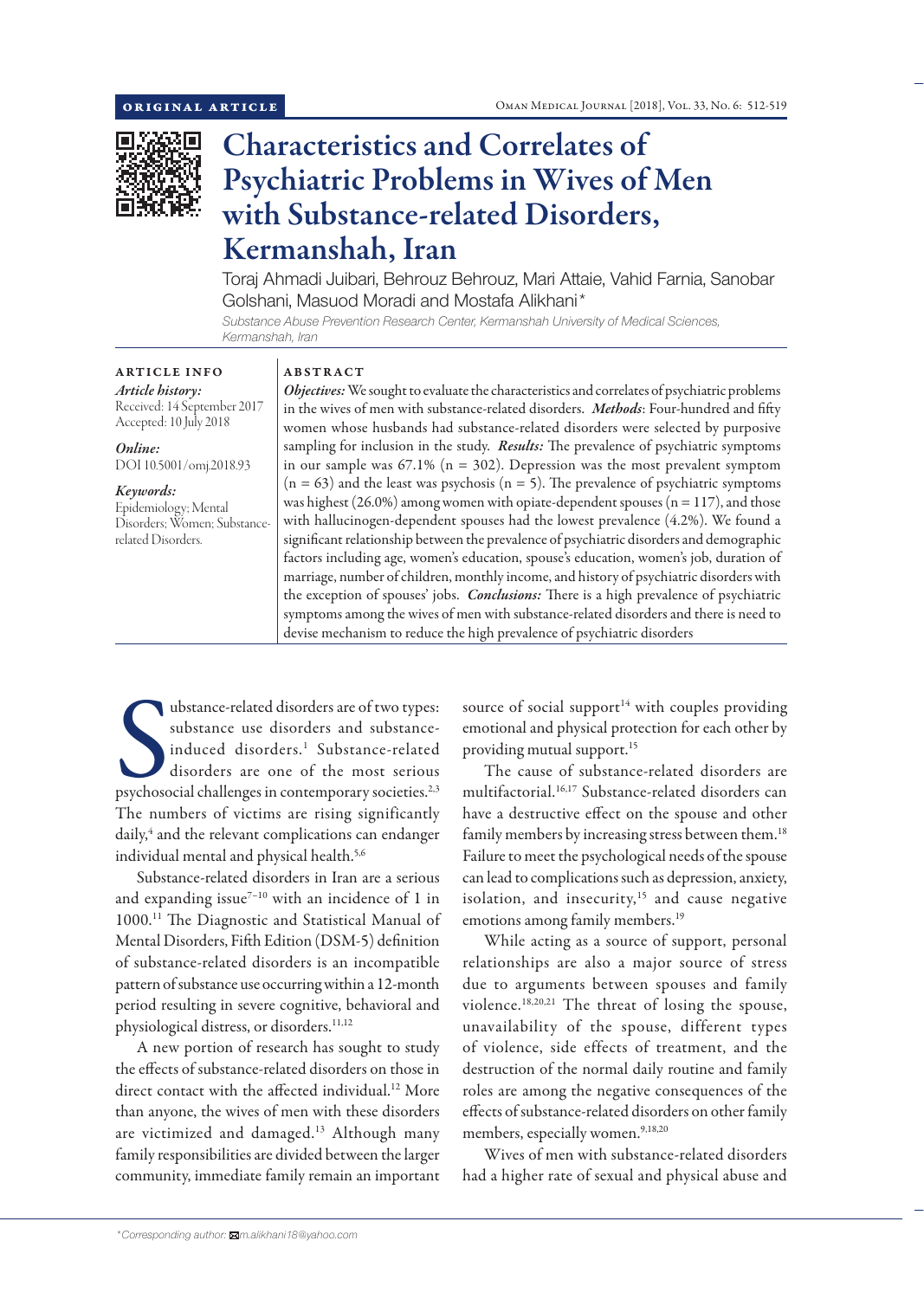mental health problems.22 These women also had suicidal ideation, attempted suicide, were younger, and had shorter marriages.<sup>23</sup> Also, they may consume substances and may be abused by their substance-addicted spouse. Furthermore, they have high incidences of stress and depression. Several studies have shown that gender (being female), young age, lower education, low socioeconomic status, single or severe loneliness, history of psychiatric disorder in the family, and lack of social support are negative prognosis for the occurrence of mental disorders in women.12,16,17 The addition of substance-related disorders to marital life doubles wives' problems.<sup>24</sup>

Research on men in Iran with substance-related disorders and its impact on the psychiatric status of other members of the family, especially their wives, can be a valuable contribution to local society.15,25 Our study sought to evaluate the characteristics and correlates of psychiatric problems in the wives of men with substance-related disorders in Kermanshah, Iran.

## METHODS

We conducted a descriptive, analytical study. Our study population included all wives of men with substance-related disorders (who were referred to a substance replacement maintenance treatment center) in Kermanshah, Iran. Substance-related disorders in the husbands were confirmed by thin layer chromatography of urine and an interview (based on DSM-5 criteria). Data were collected between 31 May and 7 December 2016.

We used purposive sampling. Since there is no accurate information on married people with substance-related disorders, the required number of the sample was determined using Cochran's sample size formula with 95% confidence interval and 5% sampling error. This gave a sample size of 385. There were many confounding variables in the study and considering the possibility that some questionnaires would not be answered completely, to increase the external validity, we set a sample size of 450.

Patients were included in the study if (a) their spouse had a definitive diagnosis of substance-related disorder, (b) they could read and write, (c) they were aged 20–55 years old, (d) resided in Kermanshah city, and (e) gave their informed oral consent to participate in the study.

We used the Symptom Checklist-90-Revised (SCL-90-R) as a screening tool to quantify the presence of psychiatric disorders of the study participants. The tool was devised by Derogatis et al in 1973.26 Having a sixth-grade reading level to respond to the items was sufficient. The time to perform the questionnaire was 12–15 minutes. The tool has nine dimensions and 90 items. The nine dimensions include anxiety, aggression, depression, interpersonal sensitivity, somatization, obsessivecompulsive, phobia, psychosis, and paranoia. Furthermore, there were seven additional items not listed under the nine dimensions mentioned above. The questions were scored using a five-point Likert scale (none =  $0$ , low =  $1$ , moderate =  $2$ , high =  $3$ , very high = 4). In addition to the above nine dimensions, three additional criteria were included in the scale. Scoring and interpreting the scales were performed according to three indexes (i.e., global severity index (GSI), positive symptom distress index (PSDI), and positive symptom total (PST)). Participants with a GSI > 0.7 were considered to have a mental health problem. Those with a GSI between 0.4 and 0.7 were suspected of psychiatric disorder, and people with GSI < 0.4 were considered healthy.25,27,28 In addition, according to the findings obtained from the previous assessments, those whose GSI was higher than the society average were considered as not having mental health, and those whose GSI was lower were considered healthy.

The questionnaire has previously been assessed for validity and reliability.29 Furthermore, the results obtained from the reliability calculation in Iran was 97% according to the reset method.<sup>28</sup>

We collected demographic information on each of the participants including age, education, education of spouses, spouse's job, length of marriage (in years), number of children, monthly income (in Iranian rials), history of substance-related disorders in paternal family, history of psychiatric disorders in family, and substance type.

The study was approved by the Kermanshah University of Medical Sciences (KUMS. REC.1395.334). Men with substance-related disorders were asked to attend the center along with their wives. All participants were told about the study objectives and how to complete the questionnaire. They were assured of their anonymity and told they could leave the study at any time. All participants gave their full, informed consent.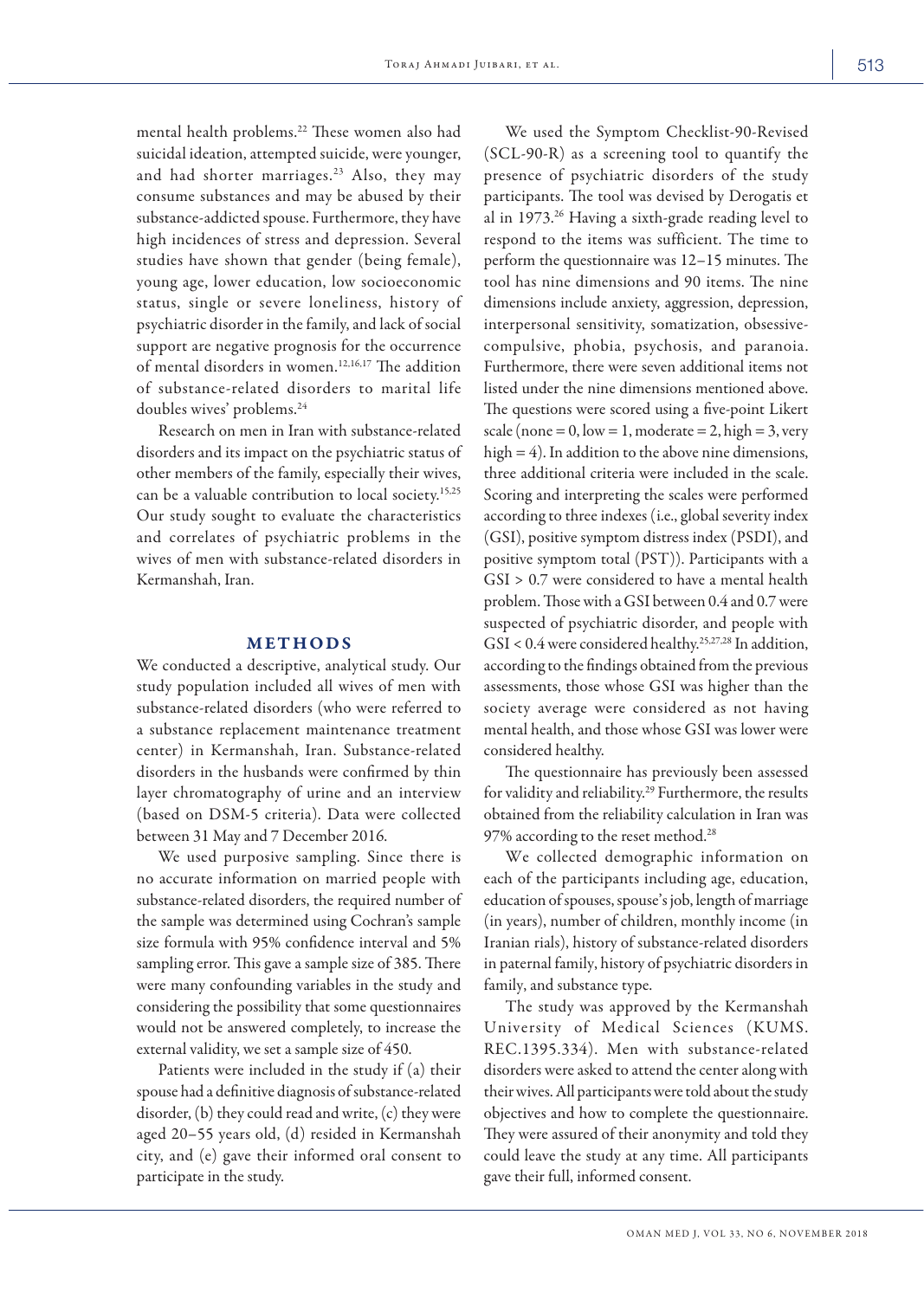We analyzed the data using descriptive statistical methods (mean, standard deviation, frequency, and percentage), correlation coefficient, chi-square test, and logistic regression in compliance with statistical assumptions in theories of regression, recognition of outliers, and avoidance of multilinearity. All analyses were performed by using SPSS Statistics (IBM Corp. Released 2012. IBM SPSS Statistics for Windows, Version 21.0. Armonk, NY: IBM Corp). A *p*-value < 0.050 was considered statistically significant.

### RESULTS

The average age of the participants was  $39.4 \pm 1.8$ years. We found a statistically significant relationship between the prevalence of psychiatric disorder symptoms among this group of women and their education level [Table 1]. Women with a low level of education (primary education, secondary education, and diploma) had the highest prevalence of psychiatric disorder symptoms (*p =* 0.016,  $x^2 = 2.73$ ). The prevalence rate of psychiatric disorder symptoms among housewives was higher than that of employed women (with governmental or non-governmental job) ( $p = 0.003$ ,  $\kappa^2 = 1.65$ ). However, there was no relationship seen between the prevalence of psychiatric disorder and the spouse's job ( $p = 0.741$ ,  $\mathbf{x}^2 = 2.13$ ).

We observed a significant relationship between the prevalence of psychiatric disorder symptoms among our study group and the spouse's level of education. The prevalence rate of these symptoms among women with low-level educated spouses was higher than those in women with highly educated spouses ( $p = 0.029$ ,  $\mathbf{x}^2 = 3.31$ ). We found a statistically significant relationship between the prevalence rate of psychiatric disorder symptoms and the family's monthly income  $(p = 0.002, \, \kappa^2 = 1.51)$ ; 46.9% of the subjects were economically at the lower level of society [Table 1].

There was a statistically significant relationship between the prevalence of psychiatric disorder symptoms and duration of marriage (*p =* 0.007,  $\mathbf{x}^2 = 2.60$ ) and number of children ( $p = 0.011$ ,  $x^2 = 4.38$ ). The prevalence of psychiatric disorder symptoms among women with negative prognosis (a personal history of Axis I and Axis II psychiatric disorders) was higher than that of the women with no family background ( $p = 0.004$ ,  $\mathbf{x}^2 = 0.68$ ). Furthermore, our results revealed a significant

# Table 1: Baseline characteristics of the study population ( $n = 450$ ).

| Demographic<br>characteristics                   | $n(\%)$    | $x^2$ | p-value |
|--------------------------------------------------|------------|-------|---------|
| Age, years                                       |            |       |         |
| $20 - 29$                                        | 51(11.3)   | 3.25  | 0.004   |
| 30–39                                            | 216(48.0)  |       |         |
| $40 - 50$                                        | 183 (40.7) |       |         |
| Education                                        |            |       |         |
| Primary and guidance<br>school                   | 208(46.2)  | 2.73  | 0.016   |
| High school diploma                              | 184 (40.8) |       |         |
| Bachelor                                         | 45(10.0)   |       |         |
| MA and higher                                    | 13(2.9)    |       |         |
| <b>Education of spouses</b>                      |            |       |         |
| Primary and guidance<br>school                   | 183 (40.7) | 3.31  | 0.029   |
| High school diploma                              | 132 (29.3) |       |         |
| Bachelor                                         | 94(20.9)   |       |         |
| MA and higher                                    | 41(9.1)    |       |         |
| Occupation                                       |            |       |         |
| Housewife                                        | 392 (87.1) | 1.65  | 0.003   |
| Government employee                              | 33(7.3)    |       |         |
| Self-employed                                    | 25(5.6)    |       |         |
| Spouse's job                                     |            |       |         |
| Unemployed                                       | 36(8.0)    | 2.13  | 0.741   |
| Government employee                              | 128 (28.4) |       |         |
| Self-employed                                    | 286(63.6)  |       |         |
| Duration of marriage, years                      |            |       |         |
| $\leq$ 5                                         | 110(24.4)  | 2.60  | 0.007   |
| 6–9                                              | 302(67.1)  |       |         |
| $\geq 10$                                        | 38 (8.4)   |       |         |
| Number of children                               |            |       |         |
| $\mathbf{0}$                                     | 12(2.7)    | 4.38  | 0.011   |
| $1 - 2$                                          | 64 (14.2)  |       |         |
| 3–5                                              | 348 (77.3) |       |         |
| > 6                                              | 26(5.8)    |       |         |
| Family income, Iranian rials                     |            |       |         |
| < 10 million                                     | 211(46.9)  | 1.51  | 0.002   |
| $10-15$ million                                  | 175 (38.9) |       |         |
| $>16$ million                                    | 64 (14.2)  |       |         |
| History of psychiatric<br>disorders Axis Land II |            |       |         |
| Yes                                              | 106(23.6)  | 0.68  | 0.004   |
| No                                               | 344 (76.4) |       |         |
| Kind of substance                                |            |       |         |
| Stimulants                                       | 90(20.0)   | 1.11  | 0.005   |
| Depressants                                      | 130 (28.9) |       |         |
| Hallucinogens                                    | 63(14.0)   |       |         |
| <b>Narcotics</b>                                 | 167(37.1)  |       |         |
|                                                  |            |       |         |

*ϰ2 : chi square; MA: master's degree.*

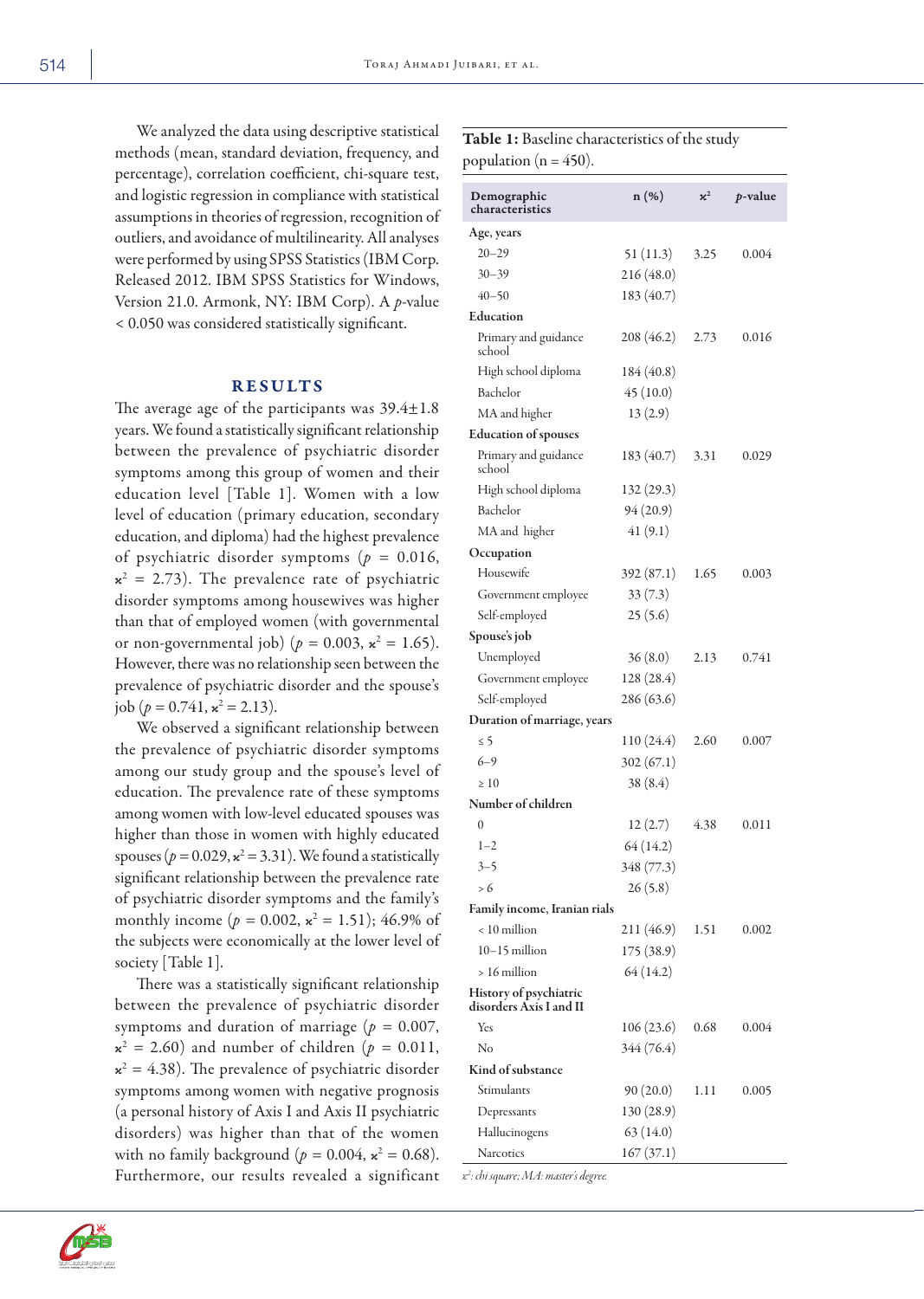| Psychiatric disorder symptoms<br><b>SCL-90-R</b> | Mean<br>$n = 450$ | Healthy*<br>$n = 156$ | Psychiatric disease**<br>$n = 294$ |
|--------------------------------------------------|-------------------|-----------------------|------------------------------------|
| Anxiety                                          | $0.6 \pm 1.5$     | $0.3 \pm 0.6$         | $0.3 \pm 0.6$                      |
| Aggression                                       | $0.7 \pm 1.0$     | $0.3 \pm 0.5$         | $0.3 \pm 0.5$                      |
| Depression                                       | $0.7 \pm 1.8$     | $0.4 \pm 0.7$         | $0.4 \pm 0.7$                      |
| Interpersonal sensitivity                        | $0.7 \pm 1.6$     | $0.3 \pm 0.6$         | $0.3 \pm 0.6$                      |
| Somatization                                     | $0.6 \pm 0.9$     | $0.3 \pm 0.5$         | $0.3 \pm 0.5$                      |
| Obsession/compulsion                             | $0.6 \pm 0.9$     | $0.4 \pm 0.5$         | $0.6 \pm 1.4$                      |
| Phobia                                           | $0.5 \pm 0.6$     | $0.3 \pm 0.3$         | $0.6 \pm 1.0$                      |
| Psychosis                                        | $0.6 \pm 0.7$     | $0.5 \pm 0.8$         | $0.7 \pm 1.0$                      |
| Paranoia                                         | $0.4 \pm 0.8$     | $0.3 \pm 0.4$         | $0.5 \pm 1.0$                      |
| <b>GSI</b>                                       | $0.2 \pm 1.1$     | $0.2 \pm 0.6$         | $0.4 \pm 1.5$                      |
| <b>PST</b>                                       | $0.7 \pm 28.6$    | $5.3 \pm 17.2$        | $18.6 \pm 45.0$                    |
| <b>PSDI</b>                                      | $0.1 \pm 1.7$     | $0.3 \pm 1.5$         | $0.4 \pm 2.1$                      |

Table 2: Mean standard deviation of nine scales and three indexes of the Symptom Checklist-90-Revised (SCL-90-R) screening tool in wives of men with substance-related disorders.

*GSI: global severity index; PST: positive symptom total; PSDI: positive symptom distress index.*

*\* GSI score less than mean of society under consideration, considered healthy.*

*\*\*GSI score higher than mean of society under consideration, considered as having psychiatric disease.*

relationship between the type of substance used by the spouse and the prevalence of psychiatric disorder symptoms ( $p = 0.005$ ,  $\kappa^2 = 1.11$ ). The prevalence of these symptoms in women with spouses addicted to narcotics  $(n = 167; 37.1%)$  was higher than that of the women with spouses using depressants  $(n = 130; 28.9\%)$ , stimulants  $(n = 90; 20.0\%)$ , and hallucinogens ( $n = 63$ ; 14.0%) [Table 1].

Tables 2 and 3 show the prevalence of symptoms of mental disorders among the wives of men with substance-related disorders. In this group of women, the lowest and highest means relevant to the subscales of psychiatric disorder symptoms

included depression  $(0.7\pm1.8)$  and psychosis  $(0.6\pm0.7)$ , respectively.

According to the results obtained in this study, if calculation methods mentioned in the study by Dastoury et al,<sup>25</sup> were used, a total of 275 women  $(61.1\%)$  had a GSI > 0.7 and were considered to lack mental health and as psychiatric patients; 28 women (6.2%) had a GSI between 0.4 and 0.7 and were suspected of having psychiatric disease. One hundred and forty-seven women had a GSI < 0.4 and were considered healthy. However, if the calculation methods given in Dai et al,<sup>27</sup> and Geiser et al,<sup>28</sup> studies were used, the average GSI in 156 women

| Psychiatric disorder<br>symptoms in women | Substance used by spouse, n (%) |             |               |                  |           |  |  |  |
|-------------------------------------------|---------------------------------|-------------|---------------|------------------|-----------|--|--|--|
|                                           | <b>Stimulants</b>               | Depressants | Hallucinogens | <b>Narcotics</b> | Total     |  |  |  |
| Anxiety                                   | 8(1.8)                          | 12(2.7)     | 4(0.9)        | 21(4.7)          | 45(10.0)  |  |  |  |
| Aggression                                | 13(2.9)                         | 14(3.1)     | 2(0.4)        | 13(2.9)          | 42(9.3)   |  |  |  |
| Depression                                | 12(2.7)                         | 20(4.4)     | 4(0.8)        | 27(6.0)          | 63(14.0)  |  |  |  |
| Interpersonal sensitivity                 | 10(2.2)                         | 14(3.1)     | 1(0.2)        | 22(4.9)          | 47(10.4)  |  |  |  |
| Somatization                              | 7(1.5)                          | 22(4.9)     | 2(0.4)        | 10(2.2)          | 41(9.1)   |  |  |  |
| Obsession/compulsion                      | 2(0.4)                          | 11(2.4)     | 0(0.0)        | 14(3.1)          | 27(6.0)   |  |  |  |
| Phobia                                    | 4(0.8)                          | 6(1.3)      | 2(0.4)        | 9(2.0)           | 21(4.7)   |  |  |  |
| Psychosis                                 | 2(0.4)                          | 0(0.0)      | 3(0.7)        | 0(0.0)           | 5(1.1)    |  |  |  |
| Paranoid                                  | 9(2.0)                          | 0(0.0)      | 1(0.2)        | 1(0.2)           | 11(2.4)   |  |  |  |
| Total                                     | 67(14.9)                        | 99(22.0)    | 19(4.2)       | 117(26.0)        | 302(67.1) |  |  |  |

Table 3: Frequency and percentage of psychiatric problems in wives of men with substance-related disorders (with a GSI cut-off of 0.4 to 0.7).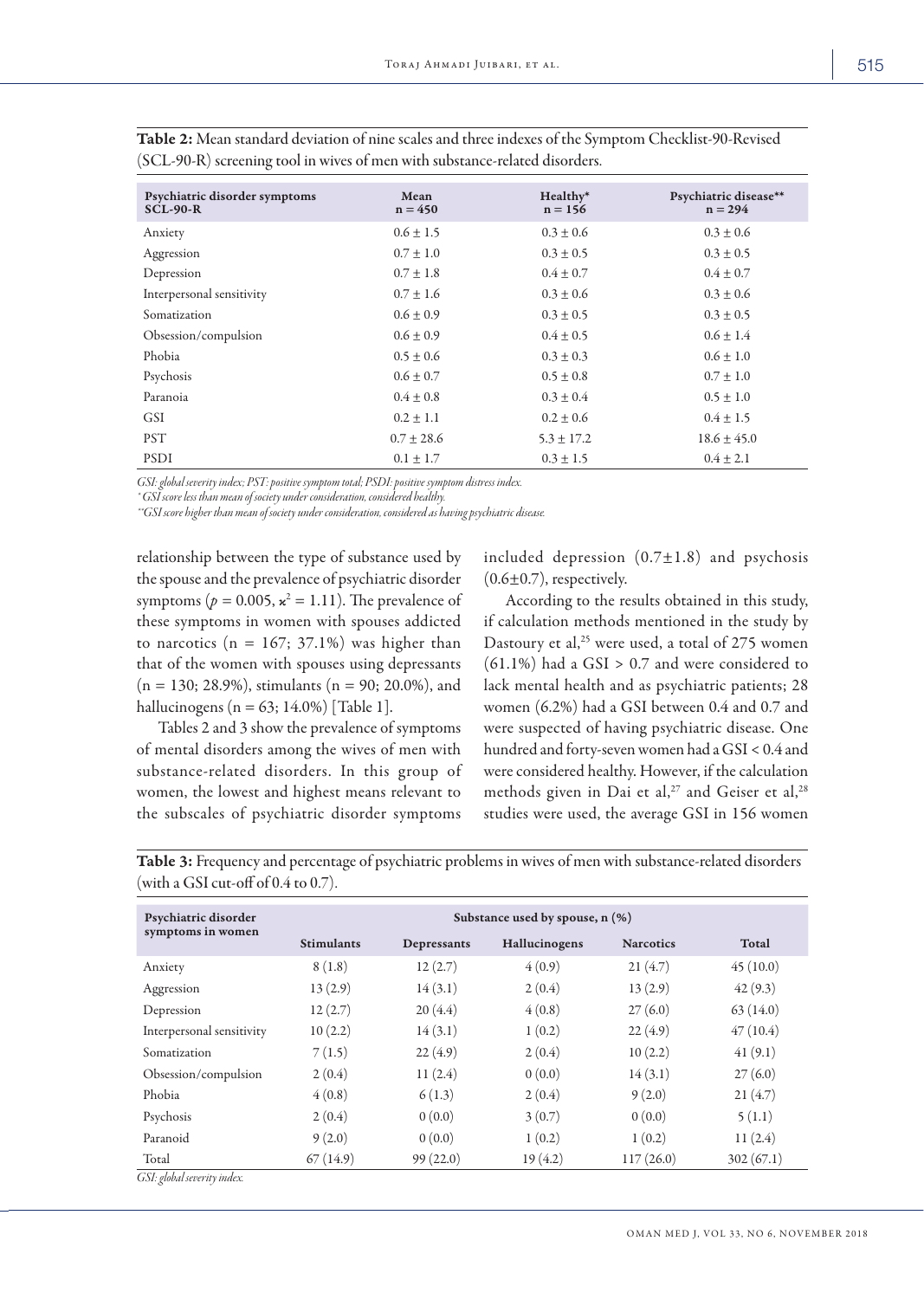| Psychiatric disorder<br>symptoms in women | Substance used by spouse |                 |       |                 |       |                 |       |                  |
|-------------------------------------------|--------------------------|-----------------|-------|-----------------|-------|-----------------|-------|------------------|
|                                           | <b>Stimulants</b>        |                 |       | Depressants     |       | Hallucinogens   |       | <b>Narcotics</b> |
|                                           | $\mathbf r$              | <i>p</i> -value | r     | <i>p</i> -value | r     | <i>p</i> -value | r     | <i>p</i> -value  |
| Anxiety                                   | 0.512                    | 0.006           | 0.429 | 0.002           | 0.564 | ${}< 0.001$     | 0.488 | 0.001            |
| Aggression                                | 0.592                    | 0.003           | 0.519 | ${}< 0.001$     | 0.526 | ${}< 0.001$     | 0.538 | 0.004            |
| Depression                                | 0.464                    | 0.001           | 0.389 | 0.001           | 0.430 | 0.004           | 0.362 | < 0.001          |
| Interpersonal sensitivity                 | 0.530                    | 0.006           | 0.502 | 0.002           | 0.566 | 0.002           | 0.534 | 0.001            |
| Somatization                              | 0.475                    | 0.002           | 0.493 | 0.005           | 0.441 | 0.003           | 0.540 | 0.003            |
| Obsession/compulsion                      | 0.411                    | 0.005           | 0.327 | 0.006           | 0.541 | 0.008           | 0.479 | < 0.001          |
| Phobia                                    | 0.411                    | 0.001           | 0.044 | 0.001           | 0.425 | 0.005           | 0.433 | 0.003            |
| Psychosis                                 | 0.521                    | 0.002           | 0.435 | ${}< 0.001$     | 0.361 | ${}< 0.001$     | 0.488 | 0.001            |
| Paranoid                                  | 0.555                    | 0.004           | 0.378 | 0.003           | 0.430 | ${}< 0.001$     | 0.455 | ${}< 0.001$      |

Table 4: Correlation coefficient (r) of psychiatric problems in women with spouses' substance-related disorders.

Table 5: Analysis indexes of final variables entered into the logistic regression equation.

| <b>Variables</b>                        | Regression<br>coefficient | Wald  | Odds ratio | 95% confidence interval |         | <i>p</i> -value |
|-----------------------------------------|---------------------------|-------|------------|-------------------------|---------|-----------------|
|                                         |                           |       |            | Minimum                 | Maximum |                 |
| Age                                     | 1.063                     | 3.238 | 1.462      | 1.791                   | 3.980   | 0.018           |
| Education                               | 1.446                     | 2.264 | 1.357      | 0.546                   | 3.825   | 0.012           |
| Job                                     | 1.632                     | 2.421 | 1.990      | 1.046                   | 3.668   | 0.033           |
| Duration of marriage                    | 1.123                     | 3.044 | 1.512      | 1.021                   | 4.647   | 0.021           |
| Number of children                      | 1.825                     | 2.318 | 1.431      | 1.960                   | 3.732   | 0.050           |
| Family history of psychiatric disorders | 0.149                     | 2.631 | 1.205      | 0.964                   | 2.235   | ${}< 0.001$     |

were lower than the PST and these women would be considered as probably healthy. But in 294 women, the average GSI were higher than the PST, and these women were considered probable psychiatric patients [Table 2].

The prevalence of psychiatric disorder symptoms (symptom states) in the entire sample was 67.1%  $(n = 302)$ . Depression was the most prevalent symptom ( $n = 63$ ; 14.0%) and the least prevalent was psychosis ( $n = 5$ ; 1.1%). Furthermore, the highest prevalence of psychiatric symptoms was among women with opiate-dependent spouses  $(n = 117; 26.0\%)$ , and women with spouses using hallucinogens ( $n = 19$ ; 4.2%) had the least prevalence of psychiatric symptoms [Table 3].

The correlation coefficient of psychiatric symptom disorder among women and their spouses' substance are shown in Table 4. The absolute value of the correlation coefficient ranges from 0.044 to 0.592 and were statistically significant in all cases.

To simultaneously assess the entire effects of the variables on the psychiatric symptoms among women with addicted spouses, we fitted a logistic regression model to the data. The most profitable predictor variables related to psychiatric symptoms in the study sample include family history of psychiatric disorders ( $p < 0.001$ ), education ( $p = 0.012$ ), age (*p =* 0.018), duration of marriage (*p =* 0.021), and job (*p =* 0.033). A weak statistical relationship was observed between the number of children and psychiatric disorder symptoms (*p =* 0.050) [Table 5].

## DISCUSSION

We sought to evaluate the characteristics and correlates of psychiatric disorders in the wives of men with substance-related disorders in Kermanshah, Iran. In Iran, relevant studies of substance-related disorders have focused on scattered estimates including the prevalence, kind of substances used, attitude towards substance use and predictor factors, risky or protective factors, lack of life skills among the people at risk of substance-related disorders, and testing psychological interventions compared with medical treatment. No study has assessed the impact on women who bear the burden of living

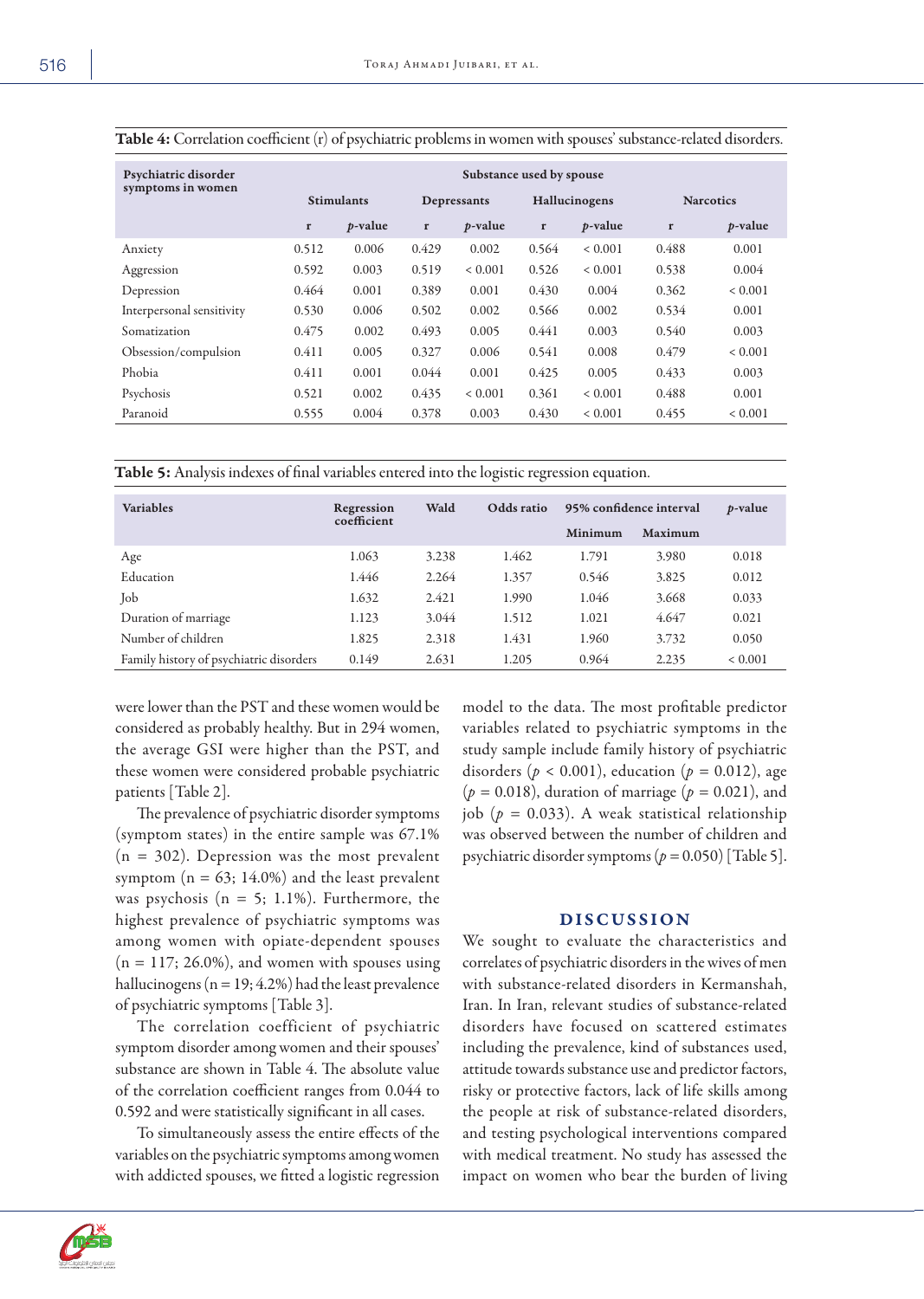with addicts. Our study of the wives (aged 20–50 years) of men with substance-related disorders in Kermanshah provides an accurate estimate of the present situation.

The prevalence of psychiatric symptoms among the wives of men with substance-related disorders as a non-clinical population is remarkable. The GSI of 275 women (61.1%) in this study was higher than 0.7, suggesting that they lack mental health and are regarded as psychiatric patients. The GSI of 28 women was between 0.4 and 0.7, and these women were suspected of psychiatric disease. The GSI of 147 women (32.7%) was lower than 0.4 and they were considered healthy. The prevalence of psychiatric symptoms in the entire sample was 67.1% (n = 302). The most prevalent symptom was depression  $(n = 63; 14.0\%)$  with an average score of  $0.7 \pm 1.8$ , and the least prevalent was psychosis  $(n = 5, 1.1\%)$ with an average score of 0.6±0.7. Our results are consistent with previous studies.<sup>22,29-31</sup>

A previous study of 131 women married for at least two years revealed a significant relationship between the substance-related disorders of their spouse and anxiety, depression, suicidal ideation, and suicide attempts. Furthermore, there was a statistically significant relationship between high score in psychological factors among women and physical violence by their spouses.<sup>22</sup>

However, a study that directly analyzes the psychological status in this specific group of women is missing from the literature. Substance use as a disorder has different outcomes not only for the health and welfare of the affected person, but also the welfare of family, friends, and society.18,31 Trauma of this condition is most pronounced when the wives become aware of their spouse's substance-related disorders. Women with addicted spouses have higher rates of depression. Generally, women (teenage and adult) have the higher rate of depression.32,33 Some argue that it is caused by women's biological and hormonal differences, and some refer to personality, social, and cultural factors.<sup>33</sup> Different researchers suggest that mental rumination is associated with mood disorders, and mental rumination in women is higher than that in men.<sup>32</sup> Furthermore, destructive interpersonal relationships can cause side effects such as blaming yourself and others, self-pity, fear, depression, anxiety, isolation, and insecurity.16 On the other hand, those with substance-related disorders pay more attention to drug or alcohol than other family members. This causes negative emotions among the family members.<sup>16</sup>

The results of our study are in line with previous studies.34–37 The most prevalent symptoms of psychiatric disorders were among women with opiate-dependent spouses and the least prevalent in women with hallucinogen-addicted spouses. Illangasekare et al, $30$  showed that the more women enjoy social support, the less they have depression. Furthermore, there is a significant relationship between lack of social support and mental disorder.37

Other findings suggest a significant relationship between the prevalence of psychiatric disorder symptoms and a low level of education (primary education, secondary education, and diploma) in both women and their spouse. Another study also showed a significant relationship between a low level of education and social and psychological problems in this group of women.22,38 Our study is in line with the results from previous findings,  $37-40$  suggesting that the prevalence rate of psychiatric disorder symptoms among housewives is higher than that of employed women (with governmental or nongovernmental job); but there is no relationship with the spouses' job. Studies show that the feeling of self-worth, competence, independence, sufficient income, and sense of security are essential factors for mental health and are ignored for many women. Such women experience physical and mental violence by their spouses.<sup>32,41</sup> All of these problems can increase psychiatric problems in this group of women. Since most women are less physically active than men, low physical activity and mental rumination are important factors leading to many psychiatric problems in women. As preoccupation reduces mental rumination, housewives are more likely to be entrapped in mental rumination than people working outside of the home.

We found a significant relationship between the prevalence of psychiatric disorder symptoms and duration of marriage and number of children. The prevalence of psychiatric disorder symptoms in women with negative prognosis (personal history of Axis I and Axis II psychiatric disorders) was higher than that of the women without a family history of psychiatric disease. Other studies have shown a significant relationship between spouses' substance-related disorder, low family income, and high-stress levels in women.<sup>30,39</sup> Spouses' substance-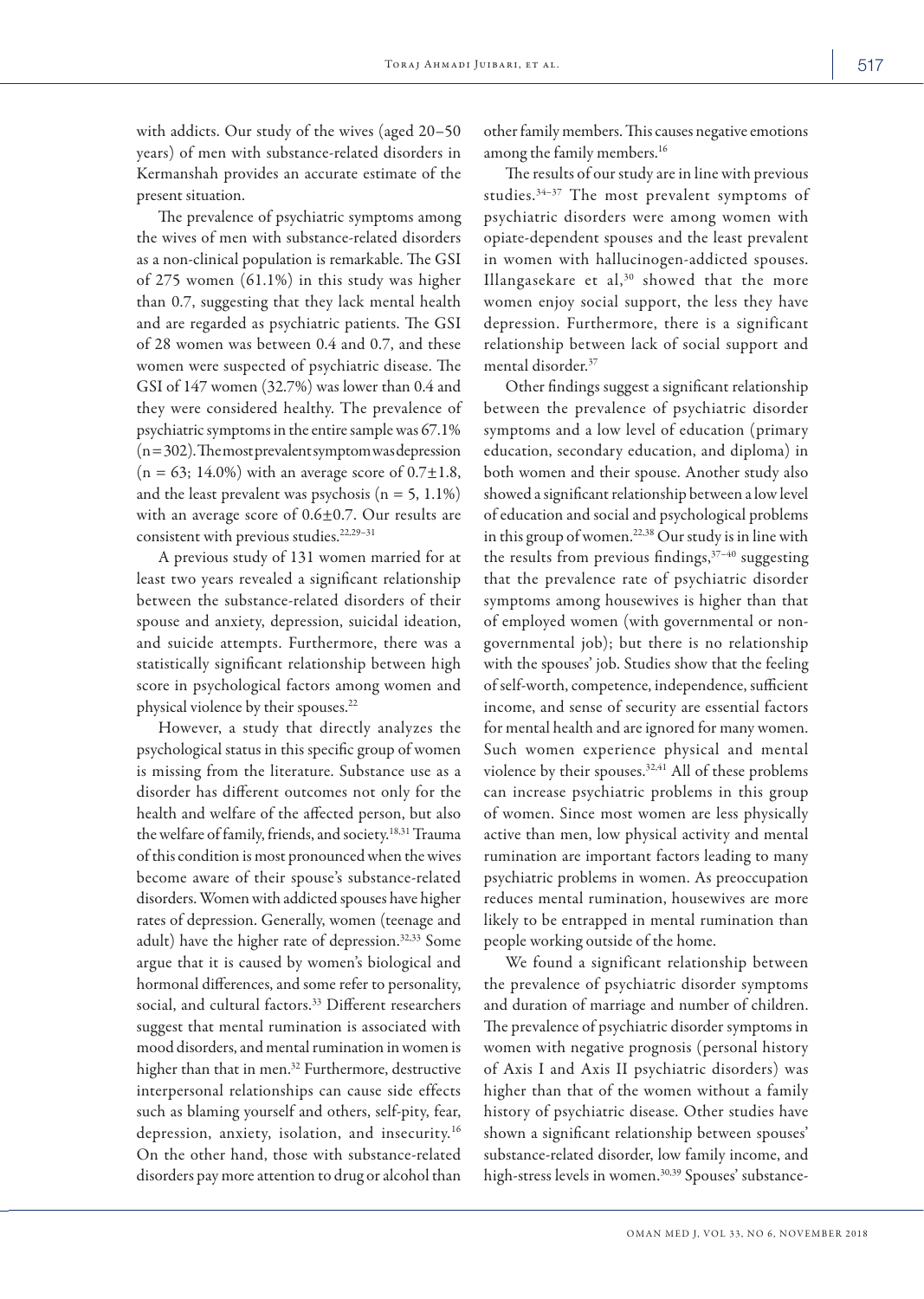related disorders, higher age, shorter duration of marriage, and low education level are predictors of depression. Furthermore, our results that are in line with previous studies showing a significant relationship between the kind of substance used and the prevalence of psychiatric disorder symptoms. We found a relationship between substance profile (heroin, cocaine, alcohol, and benzodiazepines) and social performance disorder, medical infections, and disorders of impulse control. Furthermore, there is a relationship between this substance profile (alcohol, cannabis/cocaine) and the cognitive aspect of disorder and mental disorder.<sup>35</sup>

Considering the relatively high prevalence of psychiatric disorders (67.1%) in our subject group and the importance of good mental health among women as future educators of the country, it is necessary that the responsible authorities identify, treat, and prevent at-risk women.

The burden of psychiatric disorders in developed countries has been recognized to a large extent by screening questionnaires and standard clinical interviews. Studies assessing the burden of psychiatric disorders in Iran, especially within the families with substance-related disorders and other stressful factors, are limited. Planning to provide this group of people with necessary services of mental health requires an awareness of the current condition of mental illness in the community.

We used a questionnaire with a self-report aspect, which gives rise to the potential for subject's responses to be colored by bias and distortion due to unconscious defense, bias in response, and personal introduction methods. Furthermore, we used purposive, non-random sampling and the results of our study are related to the wives of men with substance-related disorders only. Since expressing or hiding many emotional and behavioral problems is related to social and cultural values, generalization of findings to other cultures and all women who live with chronic patients is limited. Accordingly, we should be cautious about this matter. Furthermore, it is suggested to perform this study at a broader level and in different cities.

## CONCLUSION

There is a high prevalence of psychiatric symptoms among the wives of men with substance-related disorders and a need to identify, treat, and handle

psychiatric issues in this group of women. Our findings suggest a need for counseling centers with the duty to protect these women.

#### *Disclosure*

The authors declared no conflicts of interest. This study received financial fund from Substance Abuse Prevention Research Center, Kermanshah University of Medical Sciences (Grant number: 95650).

#### *Acknowledgements*

The authors would like to thank the Substance Abuse Prevention Research Center and Clinical Research Development Unit of Imam Khomeini Hospital, University of Medical Sciences, Kermanshah, Iran for their support, cooperation, and assistance throughout the period of study.

#### references

- 1. Maruf MM, Khan MZ, Jahan N. Pattern of substance use: study in a de-addiction clinic. Oman Med J 2016 Sep;31(5):327-331.
- 2. Whittaker E, Swift W, Roxburgh A, Dietze P, Cogger S, Bruno R, et al. Multiply disadvantaged: Health and service utilisation factors faced by homeless injecting drug consumers in Australia. Drug Alcohol Rev 2015 Jul;34(4):379-387.
- 3. LeNoue SR, Riggs PD. Substance abuse prevention. Child Adolesc Psychiatr Clin N Am 2016 Apr;25(2):297-305.
- 4. Komaromy M, Duhigg D, Metcalf A, Carlson C, Kalishman Healthcare Outcomes): A new model for educating primary care providers about treatment of substance use disorders. Subst Abus 2016;37(1):20-24.
- 5. Galanter M. Innovations: alcohol & drug abuse: spirituality in Alcoholics Anonymous: a valuable adjunct to psychiatric services. Psychiatr Serv 2006 Mar;57(3):307-309.
- 6. Zargar M, Kakavand A, Jalali M, Salavati M. Comparison of maladaptive early schemas and avoidance behaviors in opioid dependent men and non-dependent men. J Appl Psychol 2011;5(1):69-84.
- 7. Khosroshahi JB, Khanjani Z. Relationship of coping strategies and self-efficacy with substance abuse tendency among students. Knowledge & Research in Applied Psychology 2013;14(53):80-90.
- Moazen B, Shokoohi M, Noori A, Rahimzadeh S, Saeedi<br>Moghaddam S, Rezaei F, et al. Burden of drug and alcohol Moghaddam S, Rezaei F, et al. Burden of drug and alcohol use disorders in Iran: findings from the Global Burden of Disease Study 2010. Arch Iran Med 2015 Aug;18(8):480-<br>485.
- 9. Ahmadi J, Naghshvarian M, Afshari R. Opioids use in male population referred for mandatory urine opioid screen before marriage in shiraz-iran. Iran J Psychiatry Behav Sci 2011;5(2):126-130.
- 10. Navidian A, Kermansaravi F, Tabas EE, Saeedinezhad F. Efficacy of group motivational interviewing in the degree of drug craving in the addicts under the methadone maintenance treatment (MMT) in south east of Iran. Arch Psychiatr Nurs 2016 Apr;30(2):144-149.
- 11. Raeisei A, Sarani H, Arbabisarjou A, Mojahed A. The most common reasons and incentives of tendency to addiction in prisons and rehabilitation centres of Zahedan (Iran). Glob J Health Sci 2015 Jan;7(4):329-334.
- 12. Alam Mehrjerdi Z, Abarashi Z, Mansoori S, Deylamizadeh use among Iranian heroin kerack-dependent women: implications for treatment. Int J High Risk Behav Addict 2013 Jun;2(1):15-21.
- 13. Buchner UG, Koytek A, Fischer UC, Wodarz N, Wolstein